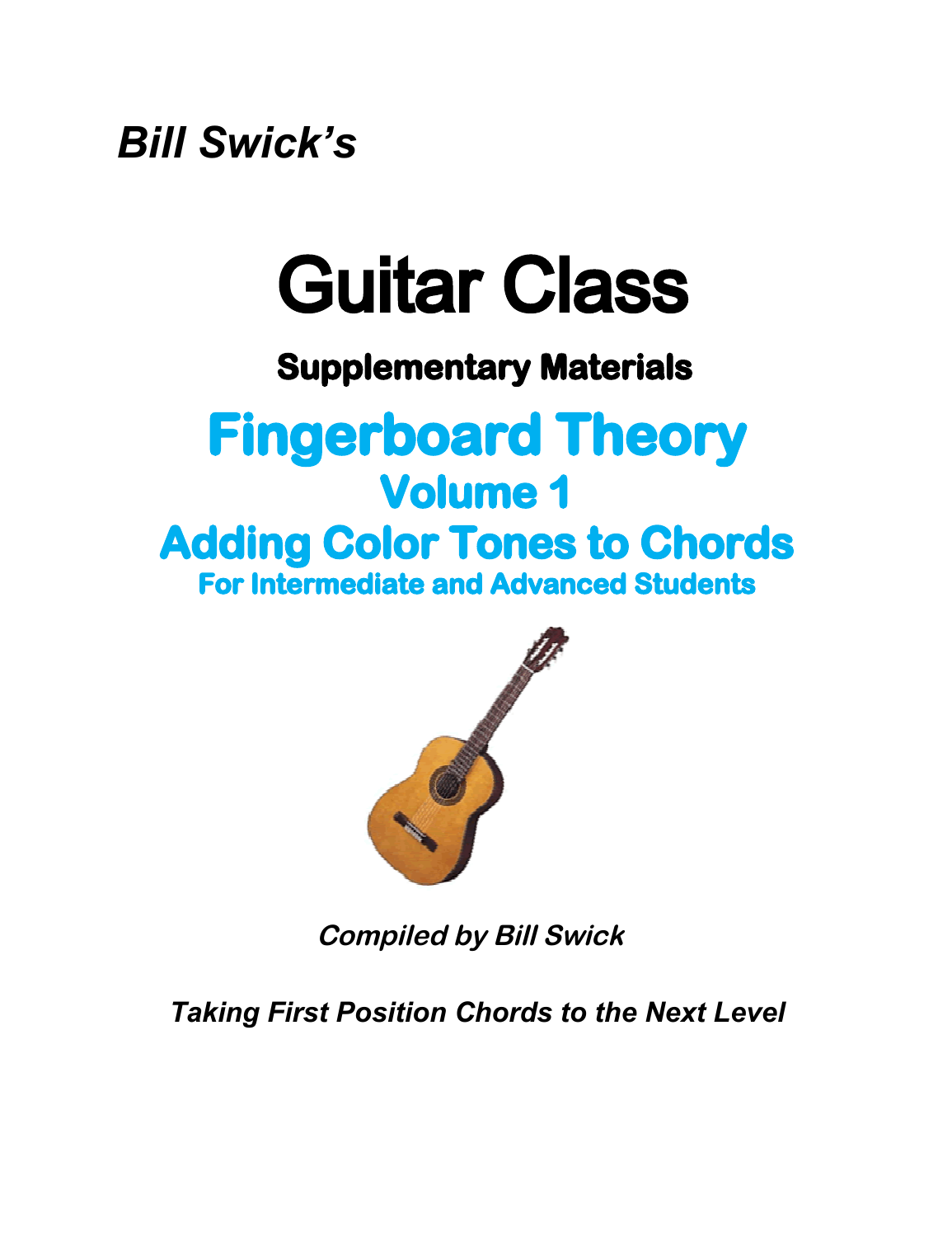## *Bill Swick's*

# Guitar Class

### **Supplementary Materials**

## **Fingerboard Theory Volume 1 Adding Color Tones to Chords**

Students of the guitar need to know how to add color tones to chords without relying on a chord book or chord chart. This volume teaches students the theory behind color tones and will assists students in turning a triad into a great sounding jazz chord.

Once a student is familiar with the basic chords in first position, this is the recommended text for taking those open chords to the next level.

This text is intended for intermediate and/or advanced guitar students. This may be used as a supplement to teach chord voicings in the guitar classroom.

*[www.BillSwick.com 2014 copyrighted](www.BillSwick.com 2014  copyrighted)*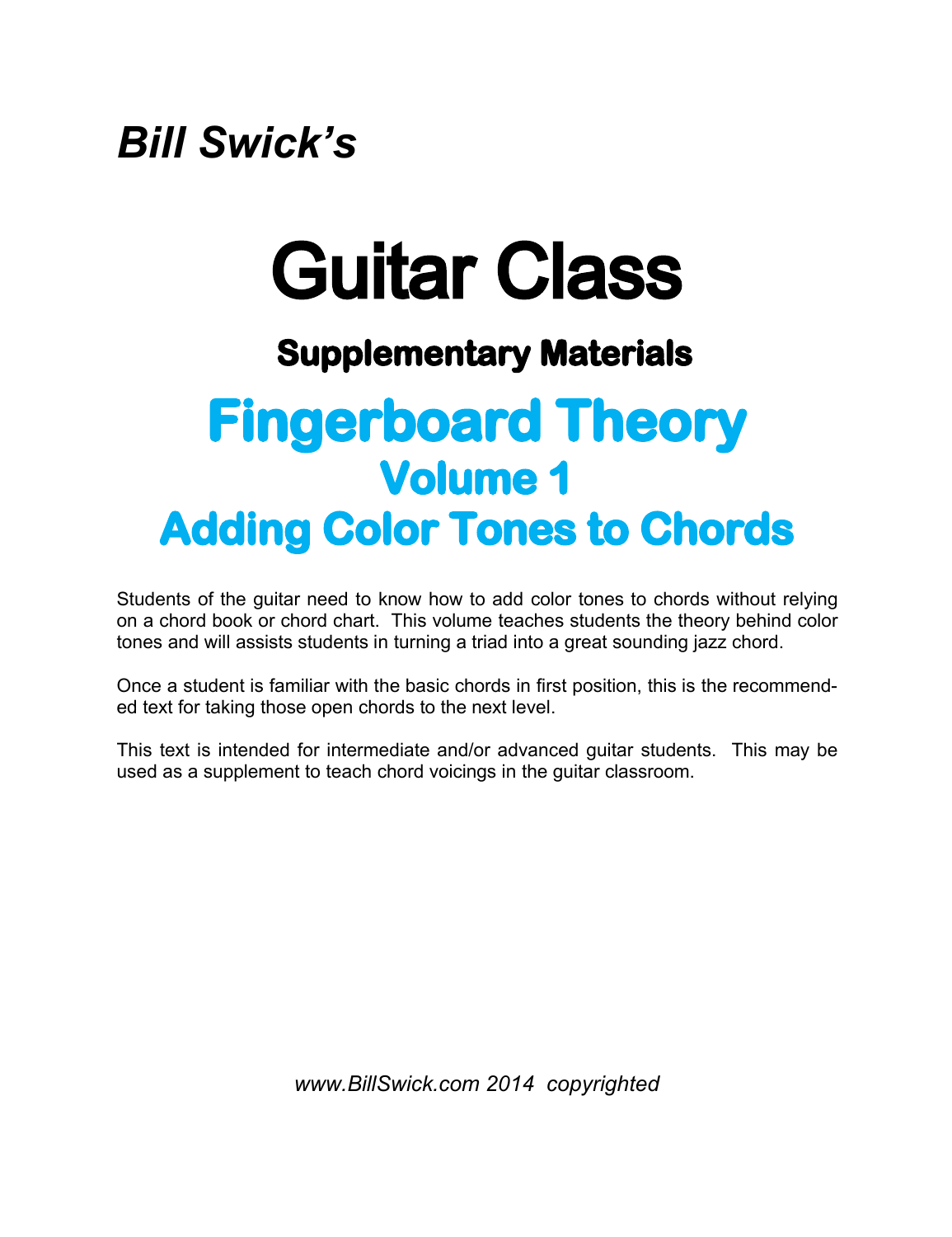### Fingerboard Theory The C-A-G-E-D Method

#### **C-A-G-E-D**

- Is a 4-note chord system
- Is a root-position chord system
- Is created by the five most common chord shapes



The C-A-G-E-D Chords may be organized into two groups. The first group will be referred to as the 1-5-1-3 group which includes chords D, A, and E. The second group will be referred to as the 1-3-5-1 group which includes chords C and G.

The chords in group 1-5-1-3 are constructed with the same set of intervals. The chords D, A, and E are constructed with a Perfect Fifth, a Perfect Fourth and a Major Third.

|   | P5 - | <b>P4 M3</b> |   |  |
|---|------|--------------|---|--|
| 1 | 5.   |              | 3 |  |

The chords in the group 1-3-5-1 are constructed with the same set of intervals. The chords C and G are constructed with a Major Third, a Minor Third and a Perfect Fourth.

|   | M3 | m3 P4 |  |
|---|----|-------|--|
| 1 | 3  | 5     |  |

The 1-5-1-3 groups consists of chords D, A and E. The 1-3-5-1 group consists of chords C and G. Notice that the root is doubled in both groups of chords.

As a general rule, the lowest pitched root, which will be referred as the "bass" or "bass note", will remain unaltered. In other words, only the third, fifth and higherpitched root will be altered when spelling new chords. The following chart demonstrates how new chords my be formed in the 1-5-1-3 group by altering the third, fifth and upper-pitched root.